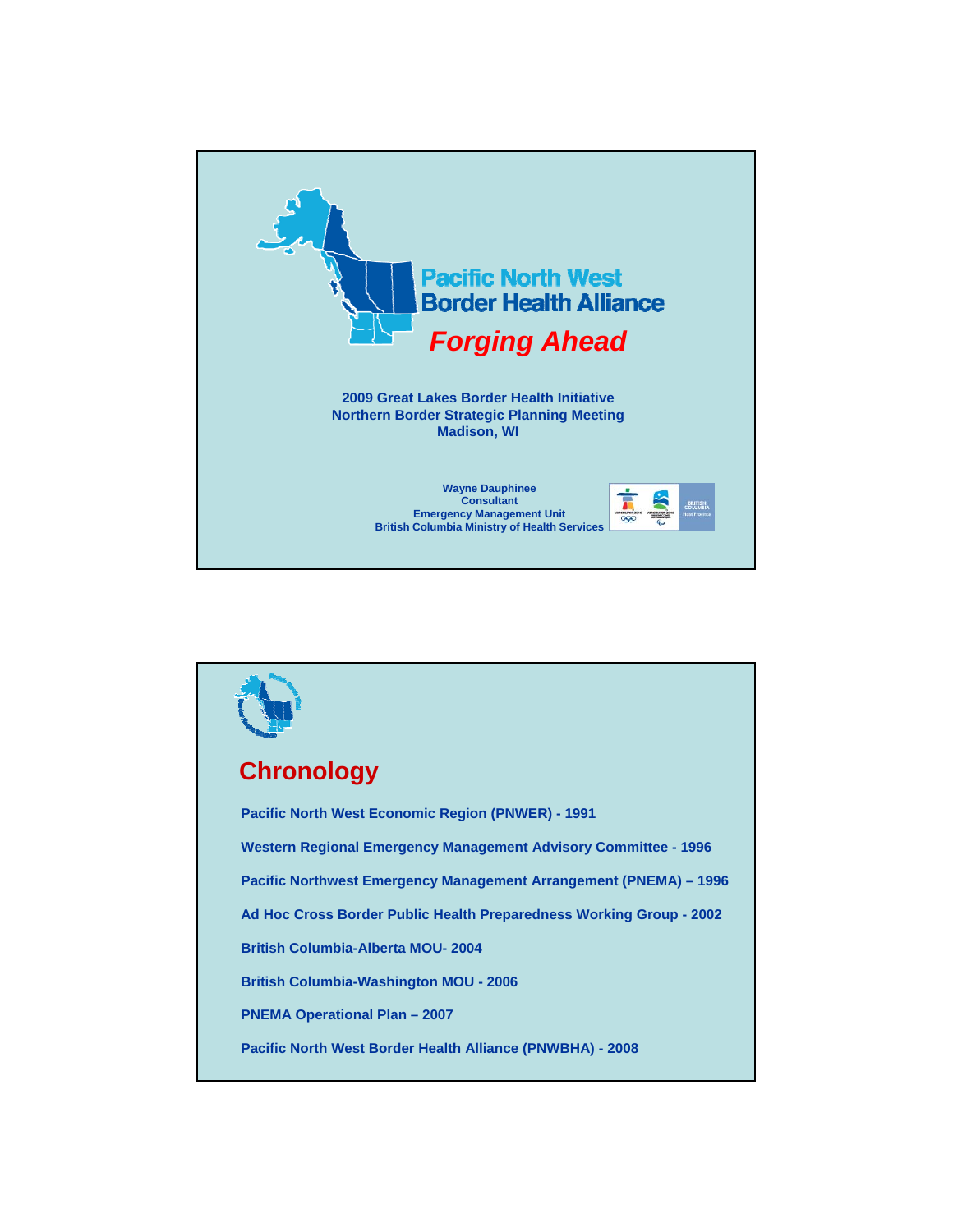

# **Chronology**

*Pacific North West Economic Region (PNWER) - 1991*

**Western Regional Emergency Management Advisory Committee - 1996 Pacific Northwest Emergency Management Arrangement (PNEMA) – 1996 Ad Hoc Cross Border Public Health Preparedness Working Group - 2002 British Columbia-Alberta MOU- 2004 British Columbia-Washington MOU - 2006**

**PNEMA Operational Plan – 2007**

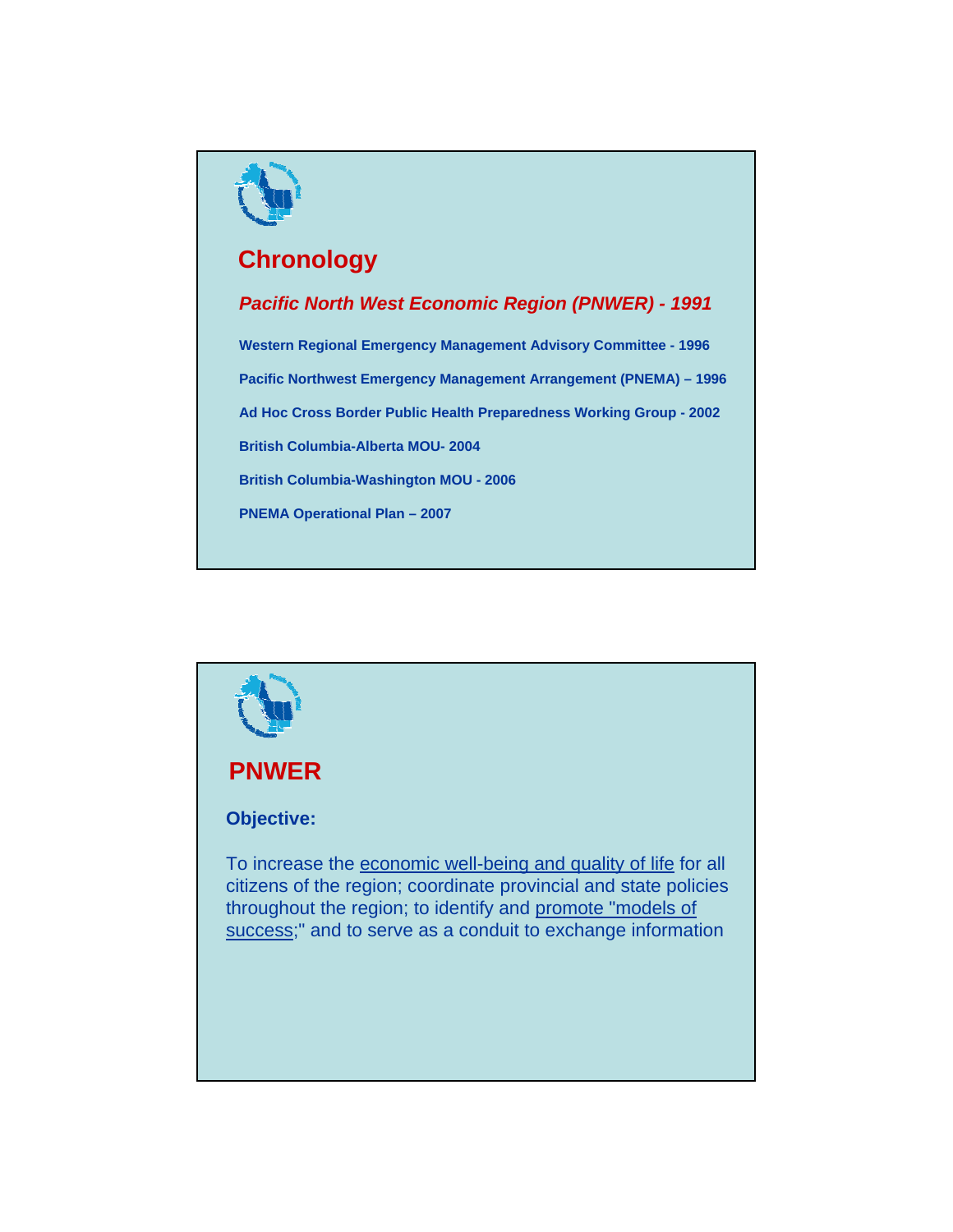

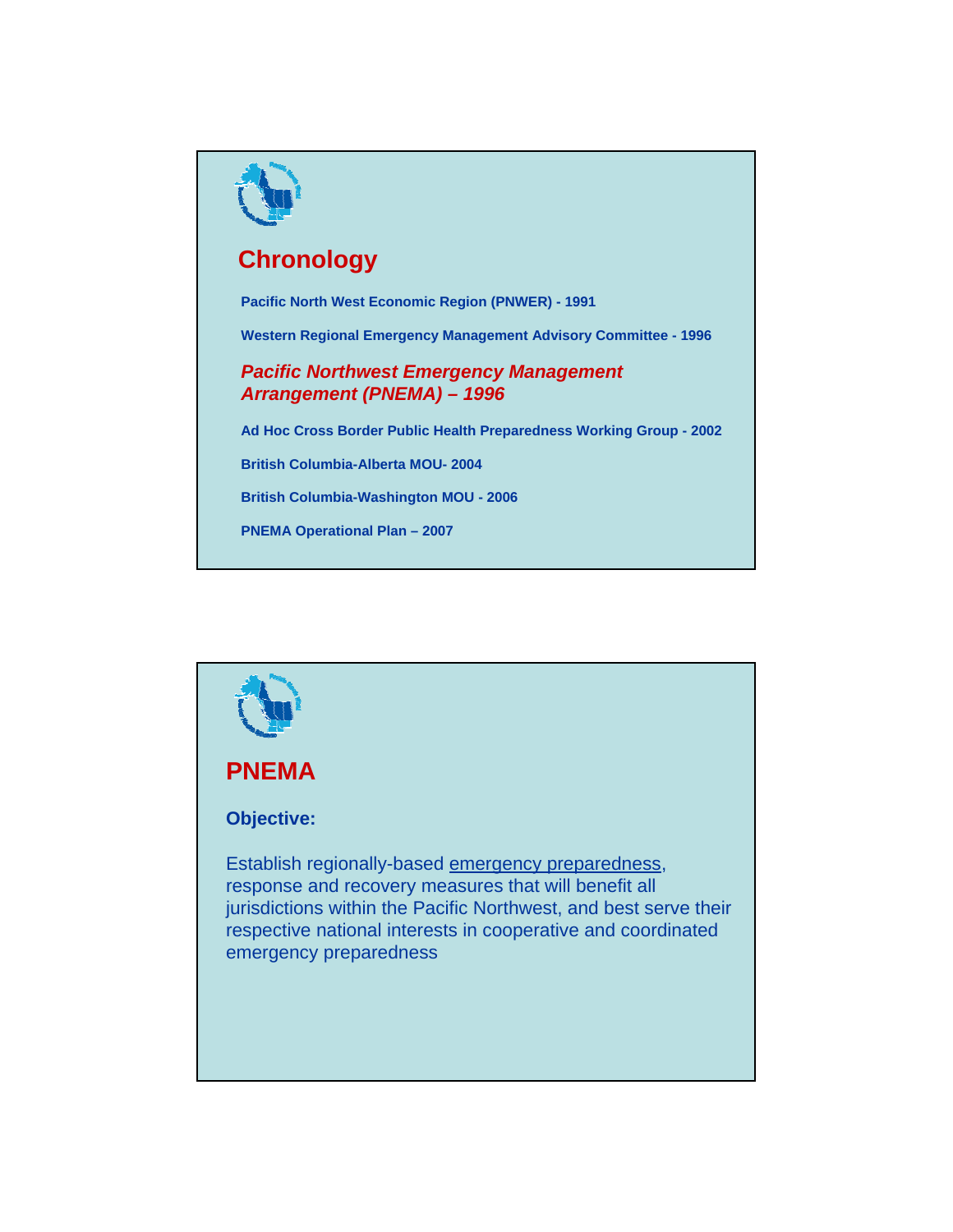



## **Ad Hoc Cross Border Working Group**

## **Objective:**

Establish an inter-jurisdiction collaborative approach to mitigate and respond to the public health impact of both routine disease outbreaks and catastrophic health emergencies across the Canada-United States border.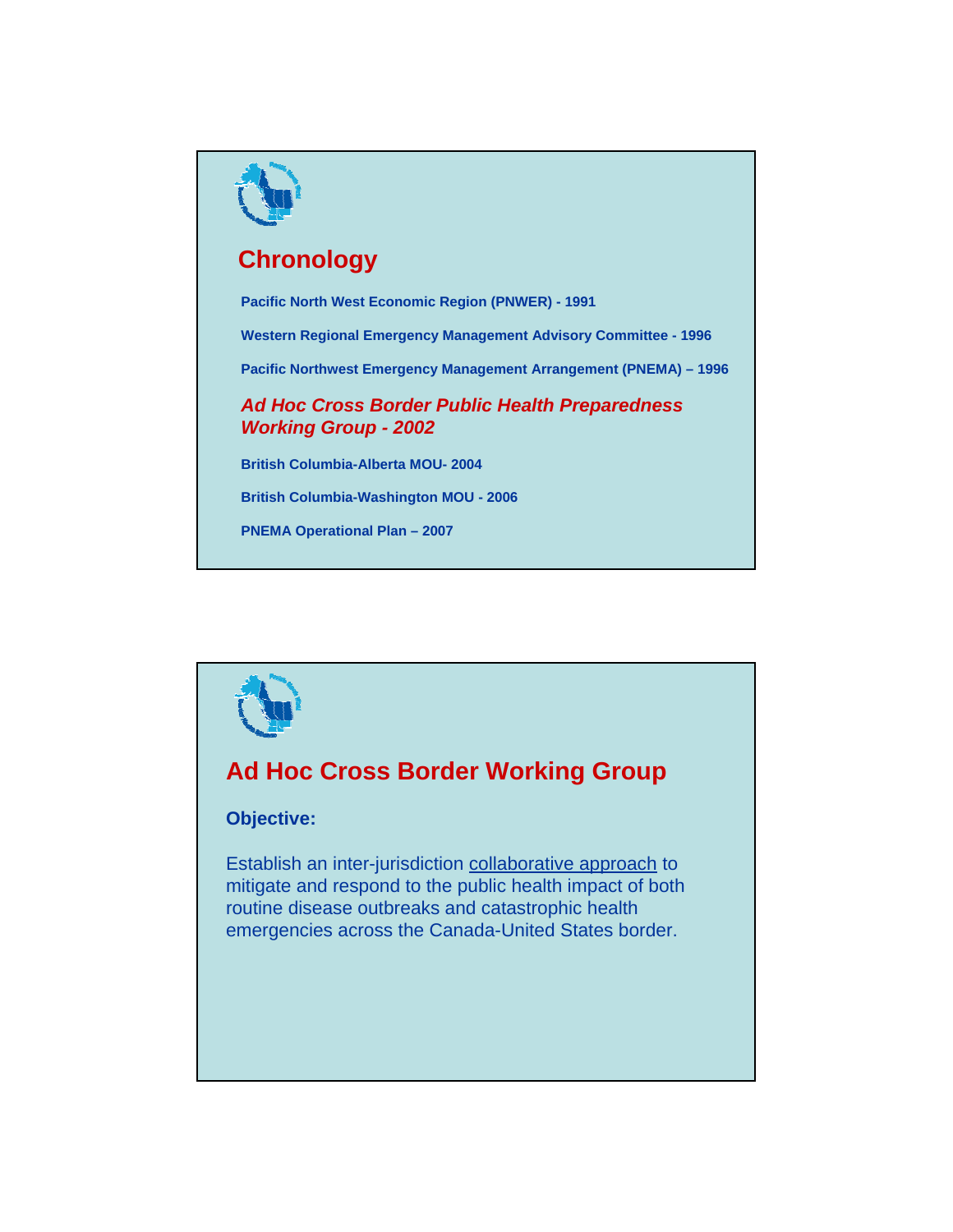

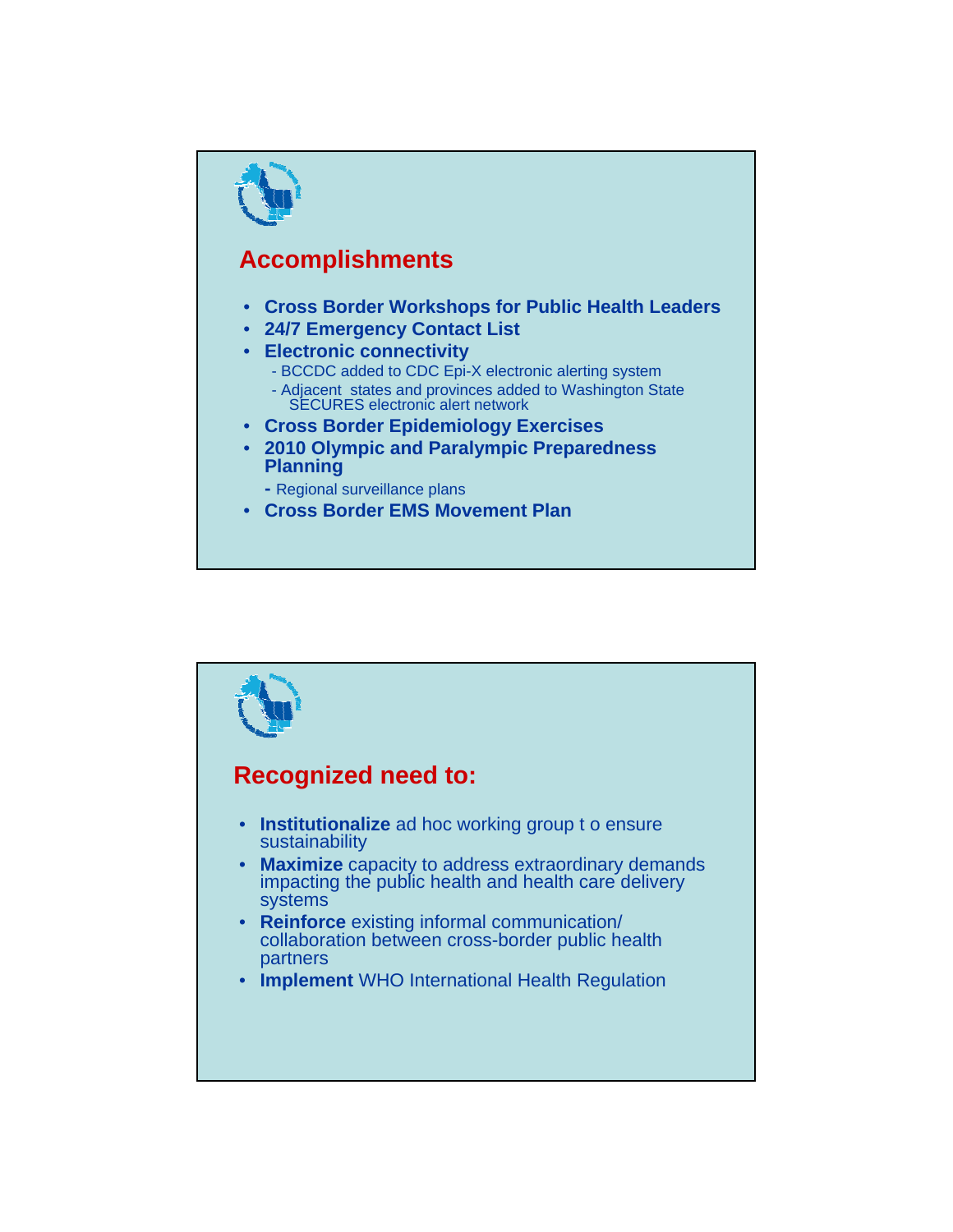

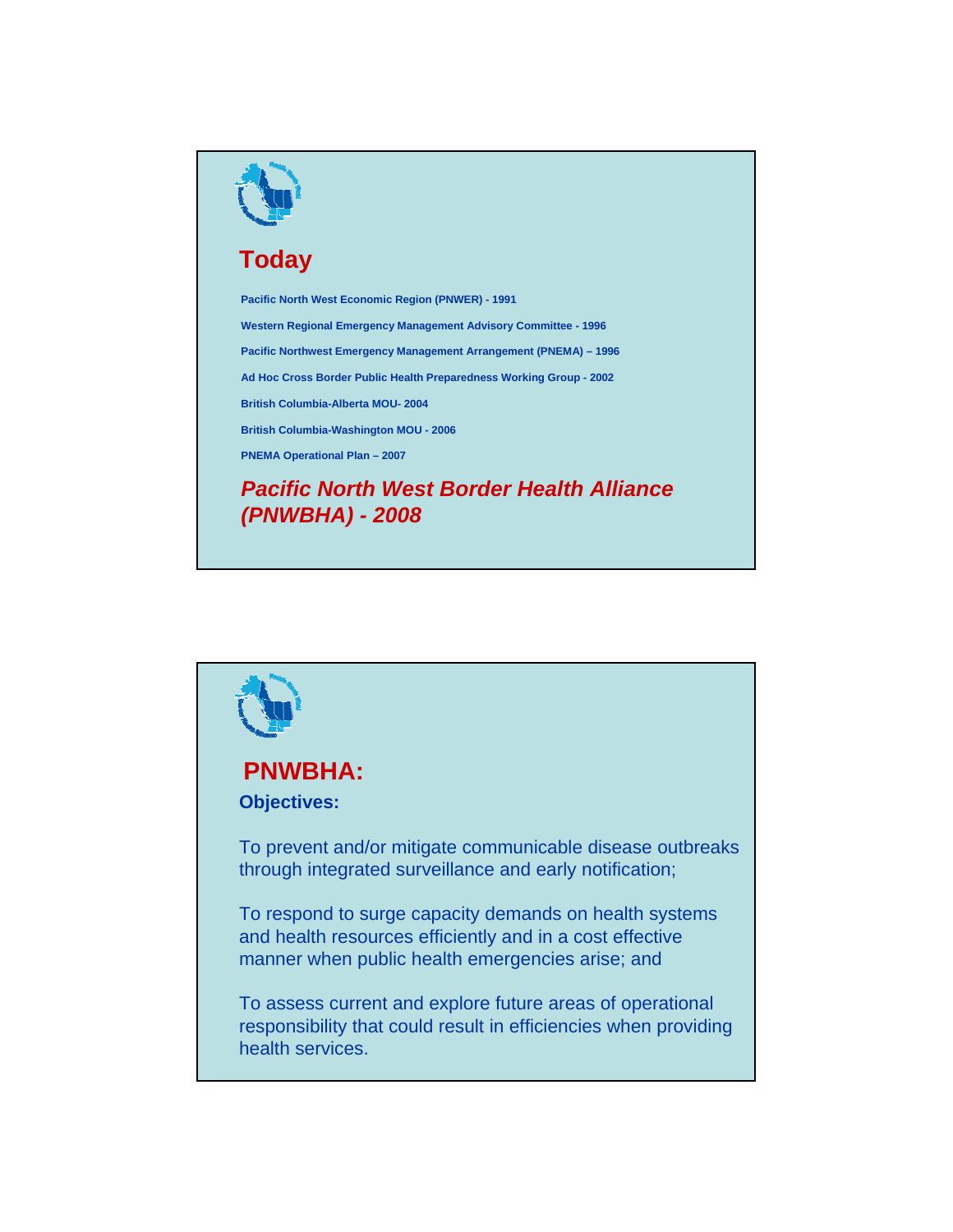

**Joint Coordination Committee (JCC)**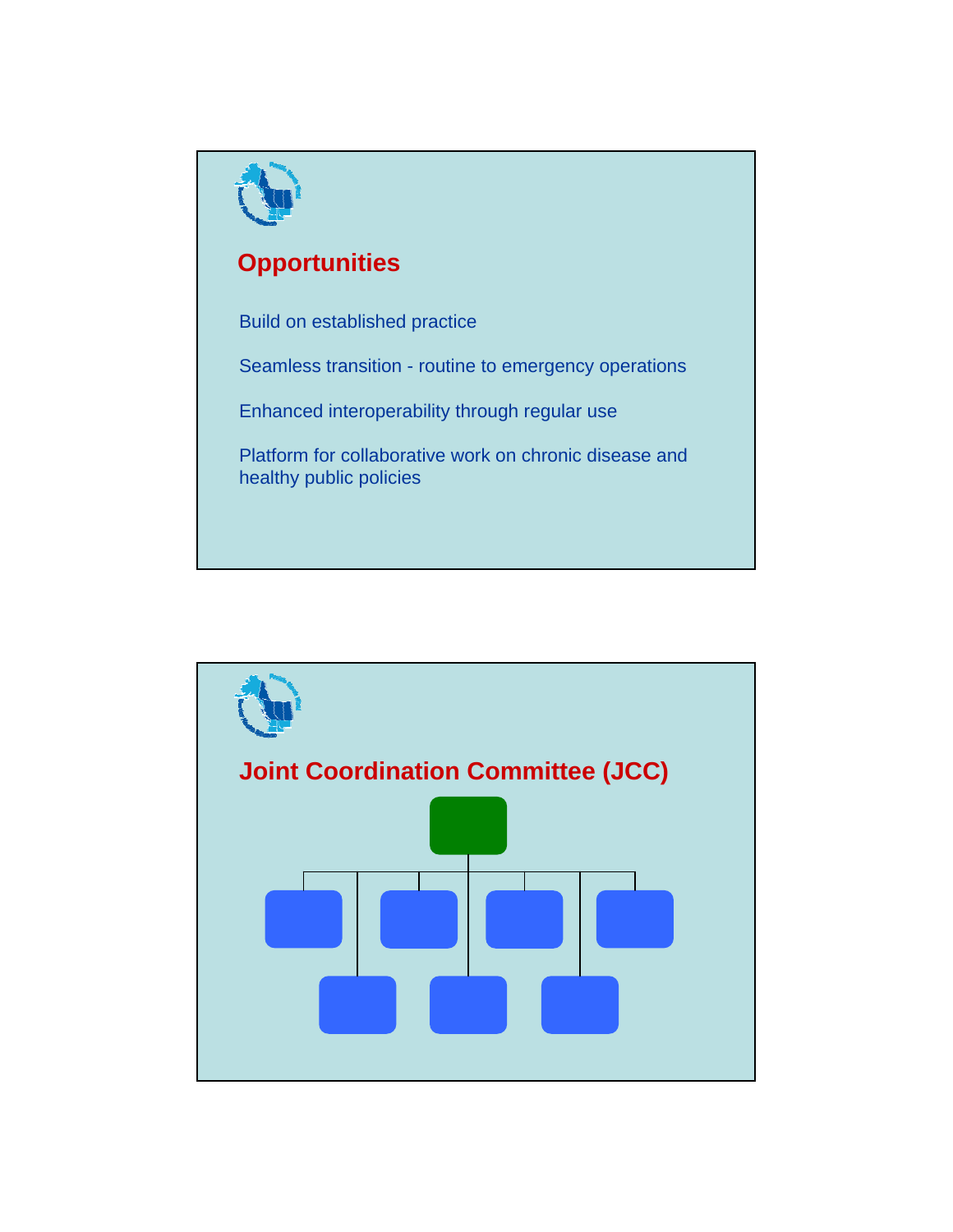# **JCC Membership**

#### **Core**

- Co-Chair (Canadian and United States representatives)
- Signatory Representative s (9)
- Working Group Leads (8)

## **Liaison**

- Representative from the Public Health Agency of Canada
- Representative from United States Public Health Service

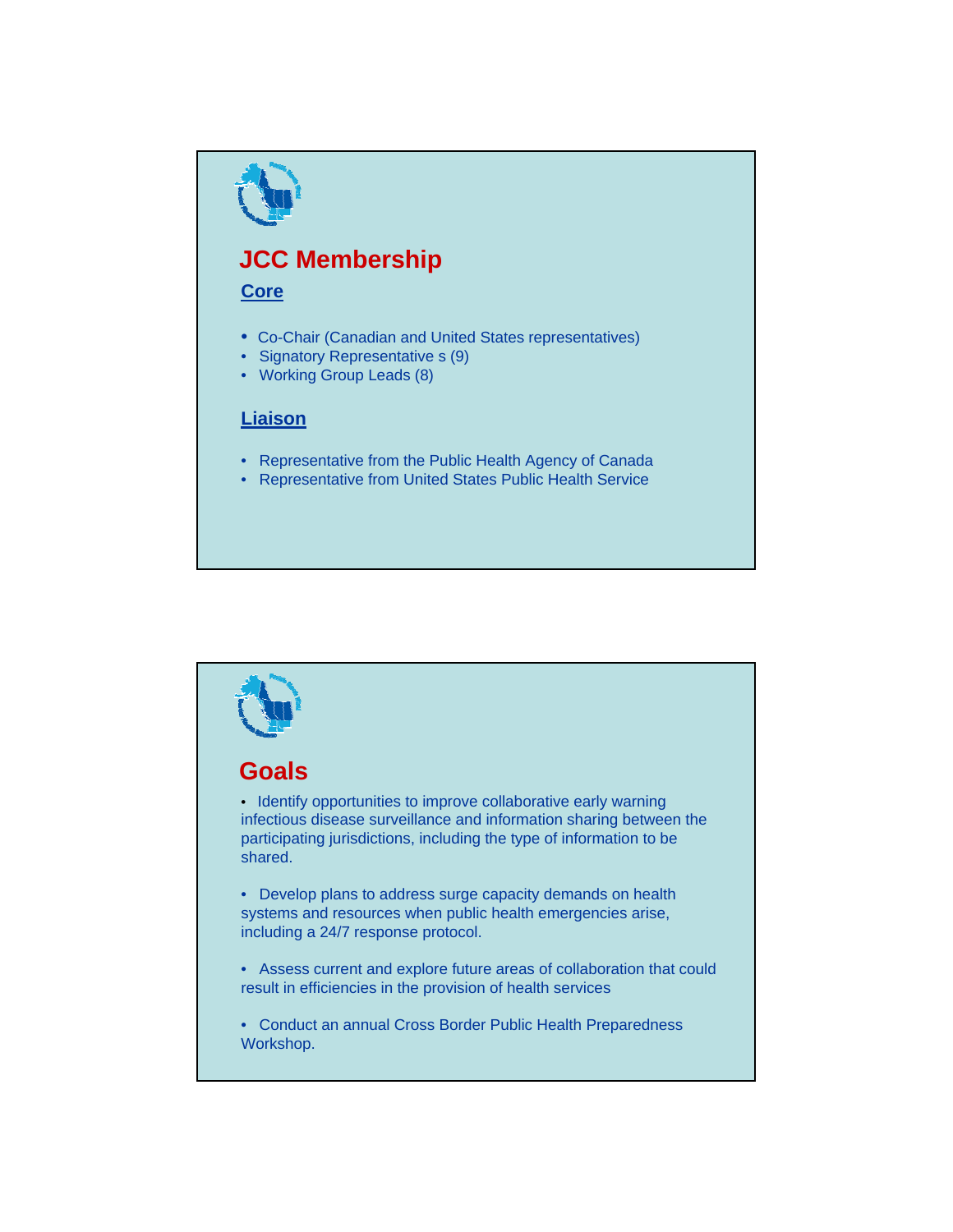

## **Vision**

A seamless cross-border, cross jurisdictional public health infectious disease surveillance and emergency response network along the entire Canada-United States border

A governance structure too provide leadership in the integration of public health preparedness and response initiatives along the Canada – U.S. border through collaborative early warning infectious disease surveillance and mutual assistance arrangements

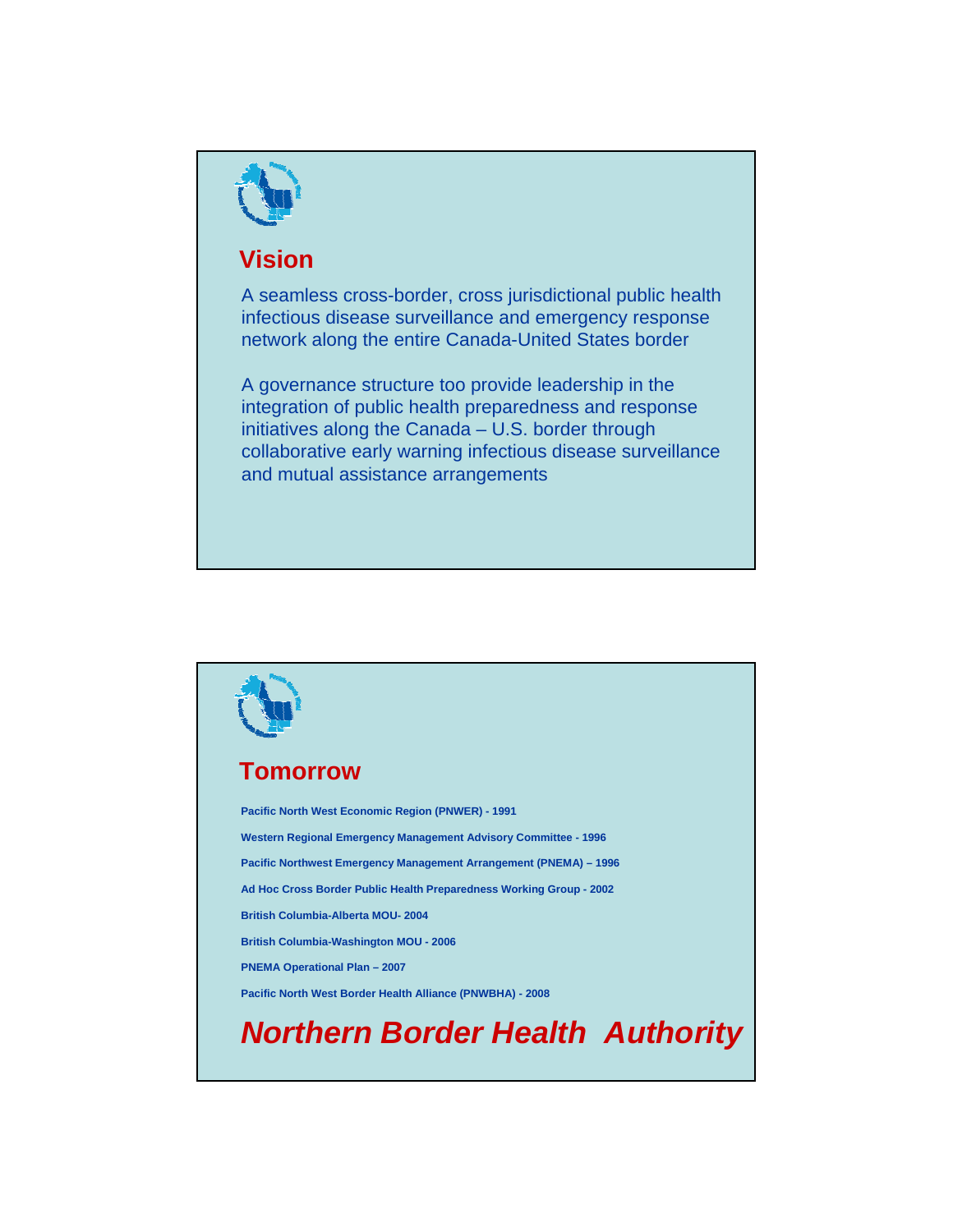